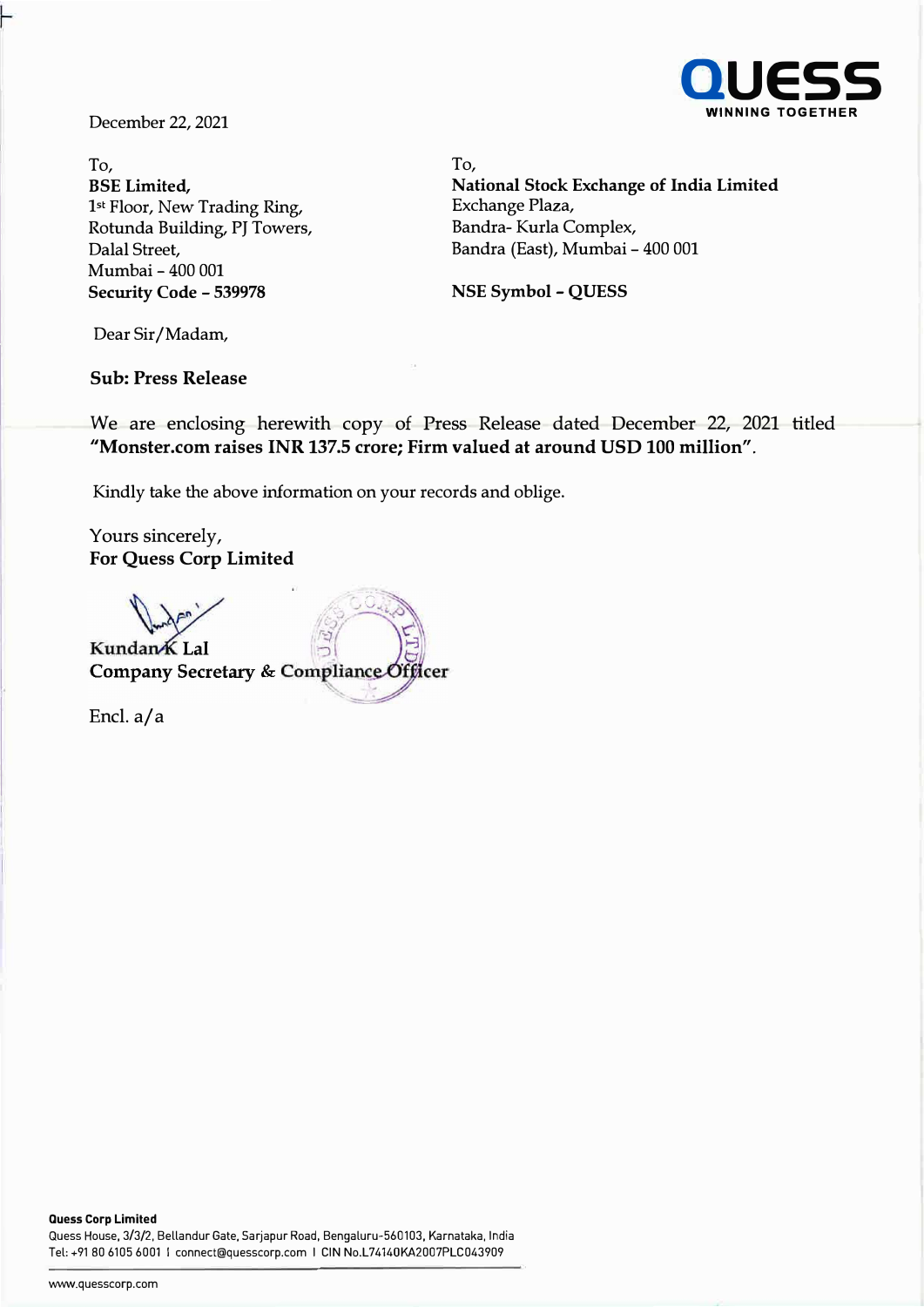

#### BSE: 539978 I NSE: QUESS I ISIN: INE615P01015 I CIN: L74140KA2007PLC043909 I WWW.QUESSCORP.COM

## **Monster.com raises INR 137.5 crore; Firm valued at around USD 100 million**

#### Bengaluru, India. 22<sup>nd</sup> Dec 2021.

Monster.com, a Quess company, and one of the India's leading online talent platform, today announced that it has raised INR 137.5cr in a funding round led by prominent industry leaders *–* Akash Bhanshali (Volrado Venture Partners) and Mohandas Pai (Meridian Investments) with participation from Quess. Post the funding round the company is valued at close to USD 100 million. The current close has been done at INR 112.5 crore with an option built-in to expand the round to INR 137.5 crore.

The funds raised will be utilized towards enhanced investments on Product Development & Marketing in India, SEA and Middle East markets. This investment will help Monster.com evolve from a Job-board into a Talent Platform delivering full stack experience for both candidates and companies.

Speaking about the fund raise, **Mr. Sekhar Garisa, CEO** *–* **Monster.com, APAC & ME said,** *"We are very excited about the market opportunity in talent acquisition as people become the most important currency for every business. The last year has been incredible for the company, achieving very healthy growth across all metrics. We have an exciting product and business road map in line with our view on how hiring will evolve in the next few years*. *The participation of visionary investors with long term outlook is a tremendous vote of confidence in Monster's ability and vision in building India's premier talent market place platform."* 

In 2018, Quess Corp acquired Monster.com's businesses in India, Singapore, Malaysia, Philippines, Hong Kong, Vietnam, Thailand, Indonesia, UAE and Kingdom of Saudi Arabia as a strategic investment to strengthen its HR services portfolio by establishing end-to-end offerings across the Employee Lifecycle Management space. Quess' market leading presence in turn offered Monster the opportunity to enhance its capability by building and implementing innovative technology platforms to gain edge over competition.

*Mohandas Pai said, "Monster.com is poised to redefine the jobs market by building tech workflows that puts the candidate at the center of the universe of innovation and possibilities. The next 2 years will see a huge increase in available jobs, thanks to high economic growth, and job seekers will find a high quality platform to plan their careers here. As employers also prepare for a new decade and an employee-first mindset, the platform will help them create a differentiated experience and build deeper relationships with their teams from day one. Meridian Investments is proud to partner with Monster.com in this exciting and important vertical."*

Monster.com today has over 60 million active users in India. The business, which also has a presence in SEA and Middle East markets, has launched several product innovations over the last three years to improve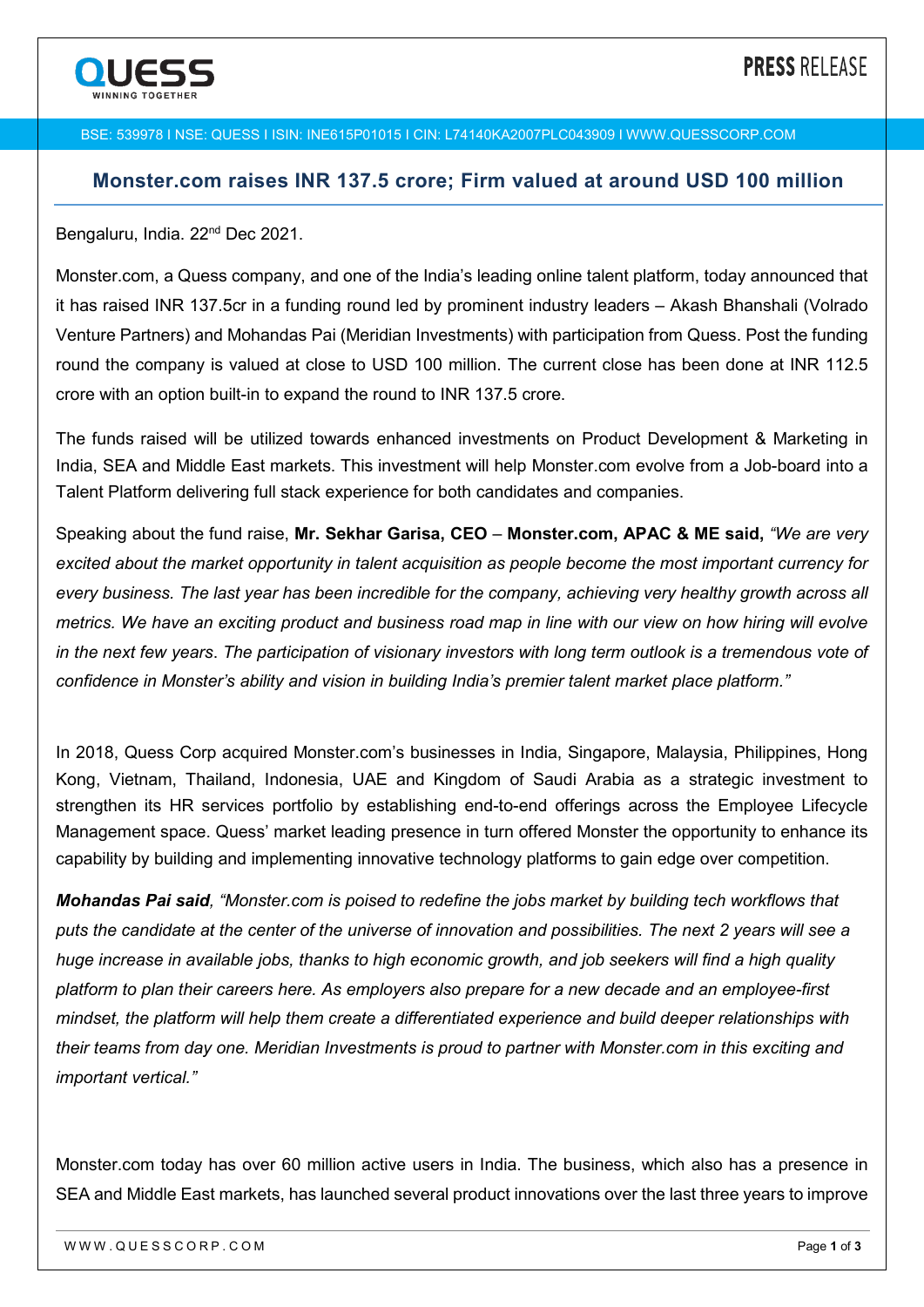

## **PRESS RELEASE**

the experience of recruiters as well as job seekers. The company's consistent efforts in improving platform experience has helped it achieve significant growth across key business metrics like Sales (60% growth YOY), Customer Retention (70% growth YOY) & Active User Base (170 % growth YOY) etc. Key health indicators like recruiter searches and consumption have also shown over significant improvement.

**Speaking on the occasion, Mr. Ajit Isaac, Executive Chairman, Quess Corp, said,** *"When Quess acquired Monster for an investment of INR 145 crore, we embarked on a 'Digital First' journey with the objective of creating long term value for our shareholders and clients. This investment represents the validation of progress that has been made by the team and the capital infused will accelerate the transformation towards building Monster into a category defining company."* 

#### **About Meridian Investments**

Meridian Investments is the Investment office of Mohandas Pai that allocates to direct investments in listed and unlisted companies, as well as asset allocation across classes such as venture capital, private equity, credit, and more.

#### **About Volrado Venture Partners Fund**

**Volrado Venture Partners Fund II,** is a SEBI registered Fund, with Mr. Akash Bhanshali as its sponsor, is managed by Enam Holdings.

Enam Holdings, amongst India's largest and most reputed family offices, makes long-term investments in listed companies, as well as backs entrepreneurs building valuable private companies. Enam works closely with the owners and senior management of businesses that they invest in, staying focused on long-term value creation. While Enam employs fundamental, bottoms-up research to identify companies with sustainable competitive advantages and execution capabilities, they are extremely focused on the quality of management teams and governance frameworks of the companies they invest in.

### **About Quess Corp**

Established in Bengaluru in 2007, Quess Corp Limited (BSE: 539978, NSE: QUESS) is India's leading business services provider - that leverages its extensive domain knowledge and future-ready digital platforms to drive client productivity through outsourced solutions.

Quess provides a host of technology enabled staffing and managed outsourcing services across processes such as sales & marketing, customer care, after sales service, back office operations, manufacturing, facilities and security management, HR & F&A operations, IT & mobility services etc. Quess has a team of ~401,000 employees, serving  $\sim$ 3,000 clients across India, North America, APAC and the Middle East as on 30<sup>th</sup> September, 2021.